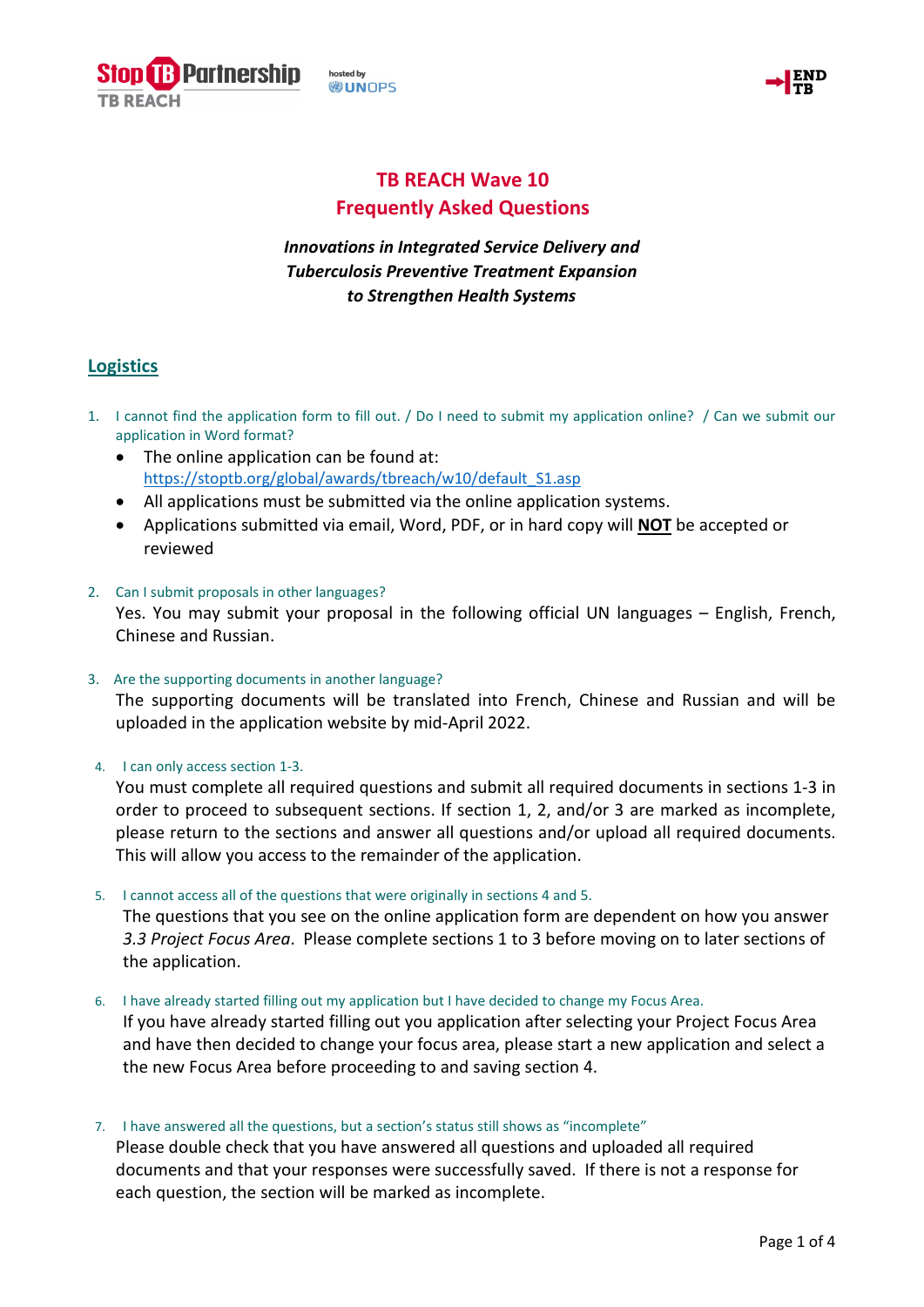



8. Do we need to submit a letter of support (LOS) from the NTP and other partners?

Please note that the LOS is not required for Stage 1. Stage 2 applicants will be required to submit a LOS. However, considering the possible delays due to the COVID-19 situation, we encourage applicants to initiate the process of obtaining the LOS at the early stage of the application process.

### **Eligibility**

- 9. Can my organization apply for multiple TB REACH grants in the same country? Your organization can submit multiple applications in the same country. However, TB REACH can only award one project per organization per country.
- 10. Can a governmental organization submit an application?

For this Wave of funding, only non-governmental organizations can be primary recipients on the grant. We highly encourage that relevant government organizations be included as subrecipients on grant where applicable.

- 11. Can an international organization submit an application? Yes, but local organizations will be preferred. If international, the organization must demonstrate capacity for service delivery at the local level.
- 12. I'd like to submit a multi-country proposal. Is this possible? No, there will be no multi-country projects in Wave 10.
- 13. I need support to build a laboratory and office center. Can I apply for TB REACH funds?

TB REACH funds cannot be used to build new facilities or to extensively renovate existing ones. TB REACH funds can be used to procure new equipment and to make minor modifications to facilities, so they are able to accommodate the new equipment (e.g., installing an AC to ensure a GeneXpert functions well).

14. We are 5 community-based organizations in country X. Can we apply for one grant together?

Yes, it is possible to submit a proposal together, instead of 5 separate ones. TB REACH requires one applicant serve as the Primary Recipient which, if awarded, is responsible for grant signing and managing the funds. The other partnering community-based organizations can be subrecipients of the funds.

#### **Primary Recipient & Partnering Organizations**

- 15. Can an organization be a partner on several different grant applications and not be the primary applicant? Yes.
- 16. Do partners submit their financial audit? No, only the lead organization is required to submit a financial audit. The lead organization will be responsible for any partners.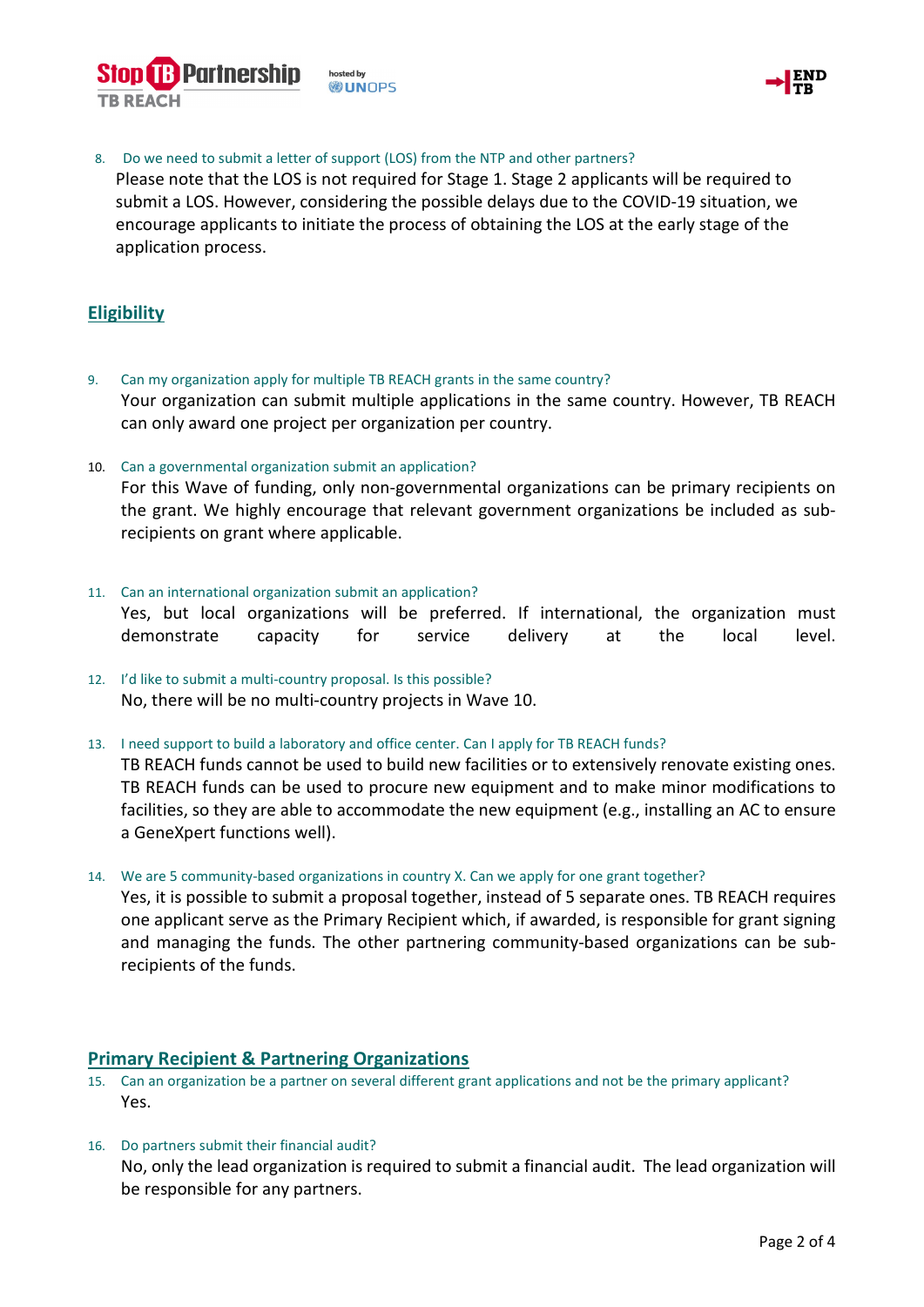



#### **Budget**

#### 17. Is there a minimum amount needed for the budget request?

No, there is no minimum amount for the budget request. There is a maximum amount allowed depending on the annual turnover of the lead applicants. The total requested amount must not exceed 5 times of the latest annual turnover as documented in audited statements.

#### 18. Can an organization submit a budget in local currency?

No, the grant agreement between the organization and TB REACH is signed in United States Dollar (USD). As such, applicants are requested to submit their budget in USD, using relevant forex rate.

#### 19. How does TB REACH define field workers which are not subject to the human resource budget limit?

As a general rule, anyone who is providing direct patient care or working in a laboratory can be considered a field worker. Avoid including any high-salaried staff who may be based internationally or sitting in an office – this should be included under HR costs.

#### 20. Under which cost category should consultants and sub-awards be included?

Consultancies and technical assistance should fall under the human resources budget category. The placement of sub-awards is more flexible and will depend on the purpose of the sub-award. Please note that the total project direct support costs, including for sub-awards, may not exceed 12% of the overall budget. A primary recipient is not allowed to take 12% direct support costs of the funds they receive, and then a sub-recipient take 12% again.

#### 21. Which project plans and/or activities should fall under direct support costs?

Direct support costs include any indirect expenses that are not related to direct labour, direct material, activities, etc. TB REACH grantees will be required to provide a certified audit report at the end of their grant period, which is one of the deliverables for the final grant payment. Prospective grantees should budget this cost under direct program support

#### 22. Which activities should fall under procurement of non-medical costs?

Procurement of non-medical costs include any expenses that are not related to medical equipment such as computers, mobile phones, motorcycles, etc. These expenses should not be allocated under "activities" or "IT/Communication" costs.

- 23. Under which budget line shall an organization provision for the audit costs? The audit costs should be allocated under "Direct Program support" costs.
- 24. For integrated service delivery projects (ISD) can TB REACH funds be used for to diagnose non-TB comorbidities? Applicants submitting proposals under the ISD focus area, should ensure that detection, treatment, and care for non-TB morbidities are covered, preferably by linking to existing services and health systems or through in kind or partner support.